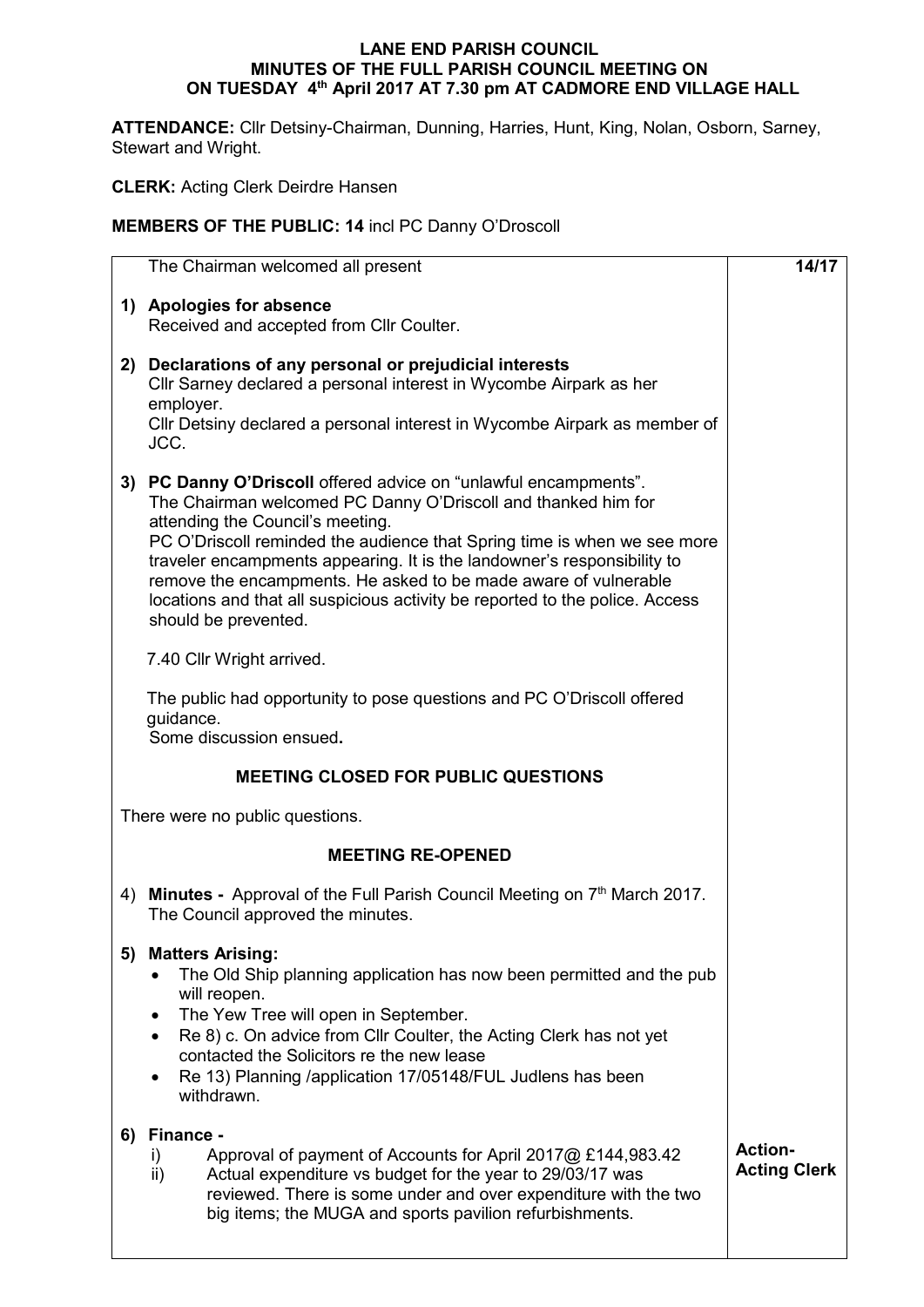| iii)          | A quote from Ridgeway Woodlands to carry out tree work notified                                                       | 15/17               |
|---------------|-----------------------------------------------------------------------------------------------------------------------|---------------------|
|               | as "should be made safe" in the Duty of Care Tree report @                                                            | <b>Action-</b>      |
|               | £920.00 was approved.                                                                                                 | <b>Acting Clerk</b> |
| iv)           | Community Cop Cards: A pupil engagement scheme for Y6 pupils.                                                         |                     |
|               | Run by WDC and Thames Valley Police, its primary aim is                                                               |                     |
|               | preventing ASB particularly from the younger generation. It was                                                       |                     |
|               | agreed to make a £ 100 (S137) donation to the scheme.                                                                 |                     |
| V)            | Chilterns Conservation Board- Beacons Of The Past project.                                                            |                     |
|               | They are seeking community engagement and are looking for a                                                           |                     |
|               | £150 donation towards the required match funding element of the                                                       |                     |
|               | project.                                                                                                              |                     |
|               | The Acting Clerk declared an interest as the Clerk to the Chilterns                                                   |                     |
|               | <b>Conservation Board.</b>                                                                                            |                     |
|               | It was agreed to make a $£$ 150 (S137) donation towards the project.                                                  |                     |
|               |                                                                                                                       | <b>Action-</b>      |
|               | 7) Clerk's report                                                                                                     | <b>Acting Clerk</b> |
|               | Received.                                                                                                             |                     |
| i)            | Haley Glasgow, the clerk, is extending her maternity leave until                                                      |                     |
|               | early June. The Acting Clerk has agreed to continue to provide                                                        |                     |
|               | cover.                                                                                                                |                     |
| $\mathsf{ii}$ | Street light repairs required were reported.                                                                          |                     |
| iii)          | A request to pave a grass verge at front of Shalom, Park Lane. This                                                   |                     |
|               | is a BCC strip of grass in position for services. The person asking                                                   |                     |
|               | the question to be referred to BCC.                                                                                   |                     |
| iv)           | On the revocation of the license for the Osborn Arms, it was noted                                                    | <b>Action-</b>      |
|               | that it is a pity another pub is under threat of closure.                                                             | <b>Acting Clerk</b> |
|               |                                                                                                                       |                     |
|               | 8) Invitations to Meetings, Correspondence & Reports received                                                         |                     |
|               | Correspondence:                                                                                                       | <b>Action-</b>      |
| İ.            | Correspondence from The Old Ship Cadmore End, thanking the                                                            | <b>Acting Clerk</b> |
|               | Council for their support noted.                                                                                      |                     |
| ii.           | Various training courses offered by BMKALC. Cllrs Osborn and                                                          |                     |
|               | Nolan wish to attend the Commons course.                                                                              |                     |
|               |                                                                                                                       |                     |
|               | 9) Status on Lane End Youth & Community Centre.                                                                       |                     |
|               | A report had been issued and the Chairman expressed gratitude to Emma                                                 |                     |
|               | Savoury and Katy Donaghue for running a successful youth center. A letter                                             | <b>Action-Cllr</b>  |
|               | of thanks to be sent. WD Cllrs McInnes and Teesdale had done a good job                                               | <b>Stewart</b>      |
|               | in obtaining funds from the LAF for the LEYCC.                                                                        |                     |
|               |                                                                                                                       |                     |
|               | 10) Lane End Playing fields (v)                                                                                       |                     |
|               | a. MUGA update: Cllr Stewart reported that work is going well and should                                              |                     |
|               | be substantially completed by the end of next week. Floodlights are                                                   |                     |
|               | due to go in. There were some questions about access to the MUGA                                                      |                     |
|               | and locking the facilities. Cllr Stewart will ensure the gate will be                                                 |                     |
|               | padlocked.                                                                                                            |                     |
|               | b. Clubhouse update: Cllr Stewart reported that there is a lot of                                                     |                     |
|               | dilapidation and after Easter it will be attended to. He is expecting the                                             |                     |
|               | work to be finished by the end of April. The completed project will                                                   |                     |
|               | revolutionise the sporting facilities in the parish.                                                                  |                     |
|               | c. Proposed management structure of playing fields.                                                                   |                     |
|               |                                                                                                                       |                     |
| L.            | The Council discussed the proposed new management structure                                                           |                     |
|               | to ensure an operational commercial viability. The management                                                         |                     |
|               | will be made up of 2 parish councilors, 2 LESA members and 2                                                          |                     |
|               | LEAG members.                                                                                                         |                     |
| ΙΙ.           | Some debate took place on the appropriate skills required to join                                                     |                     |
|               | the management team. The initial proposal was for the Chairman                                                        |                     |
|               | and Vice-Chairman to join the management team. Cllr Harries                                                           |                     |
| Ш.            | queried whether others might be more suitably qualified.<br>The Chairman is due to meet Stuart George and write a job | Action-             |
|               | specification for a person to take on the day to day management.                                                      | Chairman            |
|               | This will then be advertised.                                                                                         |                     |
|               |                                                                                                                       |                     |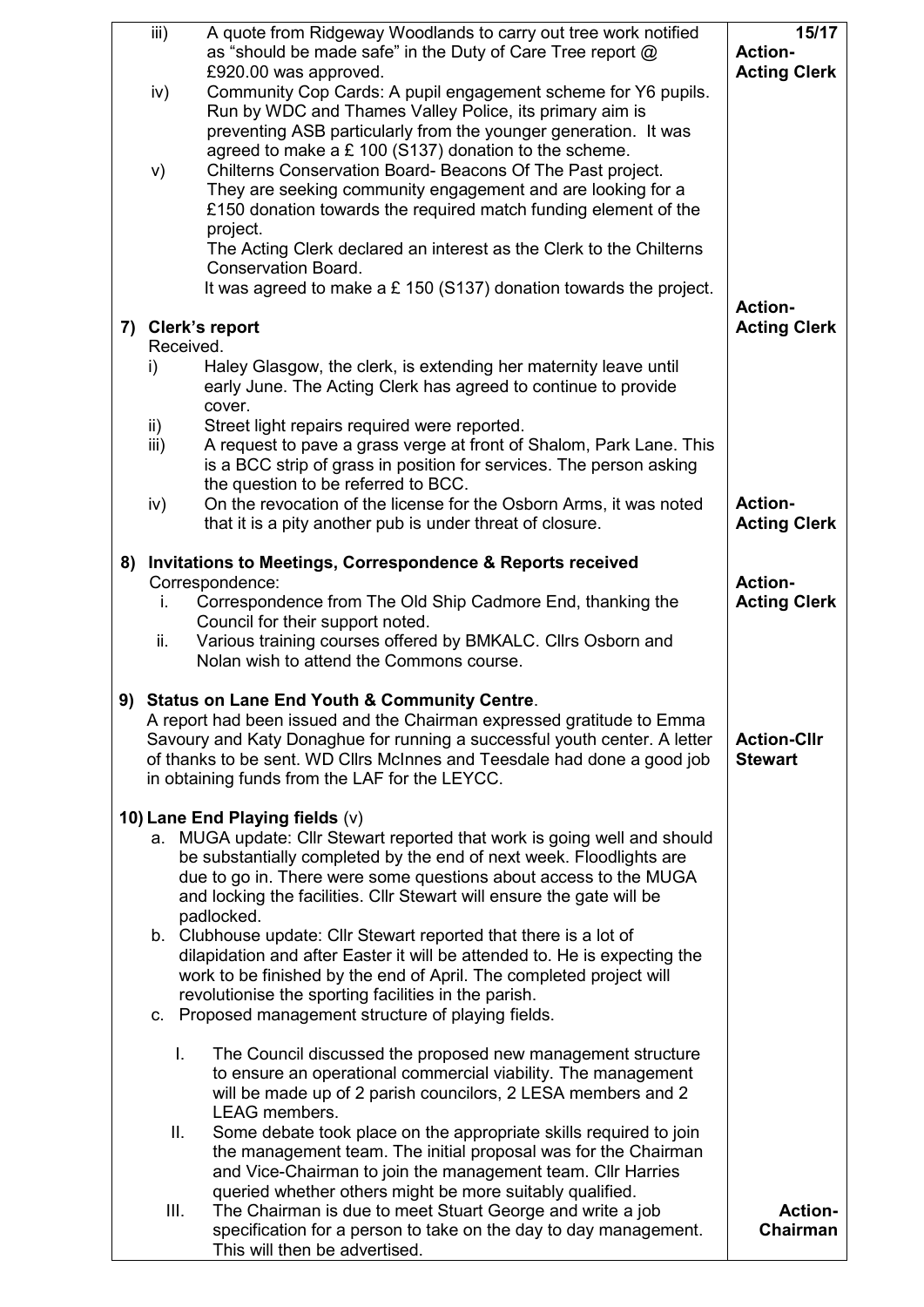|                                                                      |                                                      |                                                                                                                                                                                                                                                                                                          | 16/17                                     |
|----------------------------------------------------------------------|------------------------------------------------------|----------------------------------------------------------------------------------------------------------------------------------------------------------------------------------------------------------------------------------------------------------------------------------------------------------|-------------------------------------------|
| 11) Wycombe Airpark                                                  |                                                      | The new lease was not discussed, but Cllr Sarney explained about the<br>Global Navigation Satellite System (GNSS) that the Airpark is planning to<br>introduce. Consultation is taking place on the proposal 01/03/17-07/06/17.                                                                          |                                           |
|                                                                      |                                                      | GNSS will not introduce more aircraft in the skies above High Wycombe.<br>There was opportunity to ask questions. Cllr Sarney explained that the<br>airfield wants to work with all local communities and intends to stay a<br>general aviation airfield. There is no intention for change. She provided |                                           |
| information to be taken away.<br>The Chairman thanked her.           |                                                      |                                                                                                                                                                                                                                                                                                          |                                           |
| 12) Annual Parish meeting and Annual Parish Council meeting<br>food. |                                                      | The Chairman explained that the agenda would be shortened this year, with<br>no power point presentation. It is also intended to provide nibbles instead of                                                                                                                                              |                                           |
| 13) Matters raised by Councillors<br>İ.                              |                                                      | Cllr Hunt reported that the white lines from Park Lane, along the                                                                                                                                                                                                                                        |                                           |
|                                                                      | Row to North's garage have faded.                    |                                                                                                                                                                                                                                                                                                          |                                           |
| ii.                                                                  | write with details to the Acting Clerk about this.   | Cllr Osborn reported that a fence had been erected on Moorend<br>Common, possibly encroaching on Council owned land. She will                                                                                                                                                                            | <b>Action-Cllr</b><br><b>Osborn</b>       |
| iii.                                                                 |                                                      | Cllr Wright reported that a fire hydrant sign on the Row had been<br>moved onto the common, opposite. It was agreed that the sign was                                                                                                                                                                    | <b>Action-</b>                            |
| iv.                                                                  | now outdated and no longer relevant.                 | Cllr Wright reported that it appeared that the common opposite the                                                                                                                                                                                                                                       | <b>Acting Clerk</b><br><b>Action-Cllr</b> |
| check.                                                               |                                                      | new care home on the Row had been tarmacked. Cllr Osborn and<br>Acting Clerk thought scalping had been put in the verge, but will                                                                                                                                                                        | <b>Osborn</b>                             |
| V.                                                                   |                                                      | Cllr Stewart mentioned the land towards Ditchfield Common had                                                                                                                                                                                                                                            |                                           |
|                                                                      |                                                      | public access, but was not a public right of way. Some discussion<br>ensued and the need for a sign making this clear to the public was<br>considered. Cllr Stewart will consider the matter and bring it to the                                                                                         | <b>Action-Cllr</b><br><b>Stewart</b>      |
| next meeting.<br>vi.                                                 |                                                      | The Chairman informed the Council that a 2 <sup>nd</sup> letter had been sent<br>to the Trustees of the Mole and Pickett charity giving them the                                                                                                                                                         |                                           |
|                                                                      |                                                      | opportunity to reconsider and agree to comply with the lawful<br>decision of the Council to the appointment of two trustees in<br>February 2016, with whom they have refused to meet or work with.                                                                                                       |                                           |
|                                                                      |                                                      | 14) Planning: To consider new applications and receive Wycombe District                                                                                                                                                                                                                                  |                                           |
| <b>Council</b>                                                       | <b>Decisions and Appeals</b>                         |                                                                                                                                                                                                                                                                                                          |                                           |
| <b>New Applications</b>                                              |                                                      |                                                                                                                                                                                                                                                                                                          |                                           |
| 17/05654/FUL                                                         | Harecramp                                            | Householder<br>application<br>for                                                                                                                                                                                                                                                                        |                                           |
|                                                                      | Farmhouse<br><b>Chequers</b><br>Lane,<br>Cadmore End | conversion of existing carport<br>habitable<br>to<br>and<br>store<br>accommodation ancillary to main<br>dwelling, including fenestration.<br>No objections                                                                                                                                               | <b>Action-</b><br><b>Acting clerk</b>     |
| Application for                                                      | Harecramp                                            | Certificate of lawfulness for                                                                                                                                                                                                                                                                            |                                           |
| certificate of<br>lawfulness of                                      | Farmhouse,<br><b>Chequers</b><br>Lane,               | existing use of first floor<br>accommodation<br>the<br>over                                                                                                                                                                                                                                              |                                           |
| existing use of<br>development.                                      | <b>Cadmore End</b>                                   | existing carport area as guest<br>accommodation,                                                                                                                                                                                                                                                         |                                           |
| 17/05667/CLE                                                         |                                                      | incorporating<br>a                                                                                                                                                                                                                                                                                       |                                           |
|                                                                      |                                                      | living/dining/kitchen/bedroom<br>area & WC/shower room. No<br>comment                                                                                                                                                                                                                                    |                                           |
|                                                                      |                                                      |                                                                                                                                                                                                                                                                                                          |                                           |